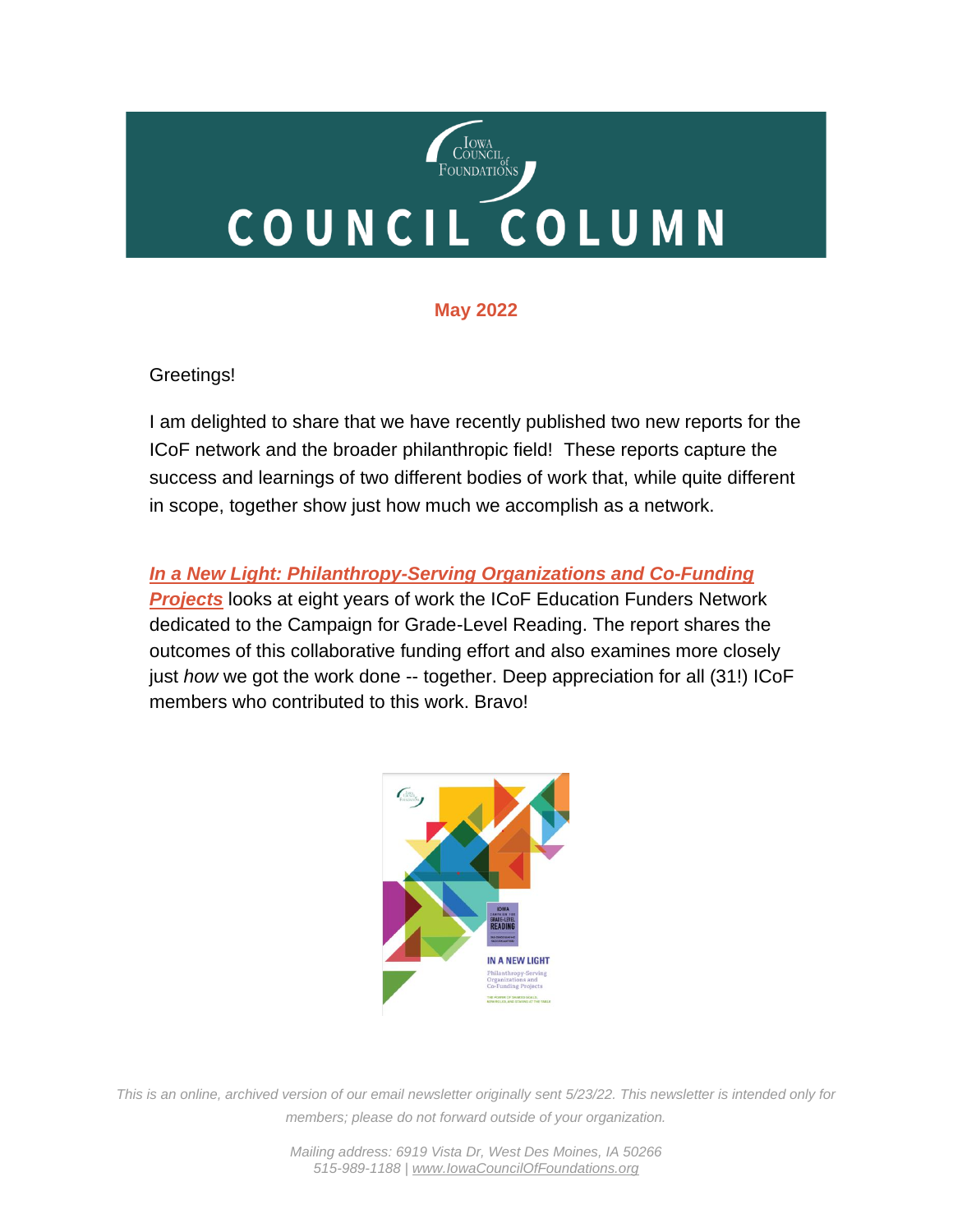*[From Implicit to Explicit: Lessons for Supporting Funders in Advancing](https://iowacounciloffoundations.org/wp-content/uploads/2022/05/RacialEquality_Cohort_ReaderSprd.pdf)  [Racial Equity in Philanthropy](https://iowacounciloffoundations.org/wp-content/uploads/2022/05/RacialEquality_Cohort_ReaderSprd.pdf)* details what we learned and accomplished in our 2021 ICoF Racial Equity Cohort, in which nearly 40% of our members participated. This report will also serve as a guide to support other funders and philanthropy-serving organizations (PSOs) in advancing racial equity in philanthropy. Stacy Van Gorp, co-facilitator for the cohort, and I will present the report at the United Philanthropy Forum National Conference in July. We're excited to share what we've learned and what lies ahead with you all -- and the PSO field.



While I am proud of the work that is recapped in these reports, what has me most excited is the possibilities they suggest for our future. We have seen the powerful impact of what happens when we work together, committing to longterm goals, engaging in hard conversations, and stretching to serve our communities in new and evolved ways. As we begin strategic visioning for the ICoF's future over the next several months, I hope you'll join us in dreaming BIG about what's next for our network and philanthropy in Iowa!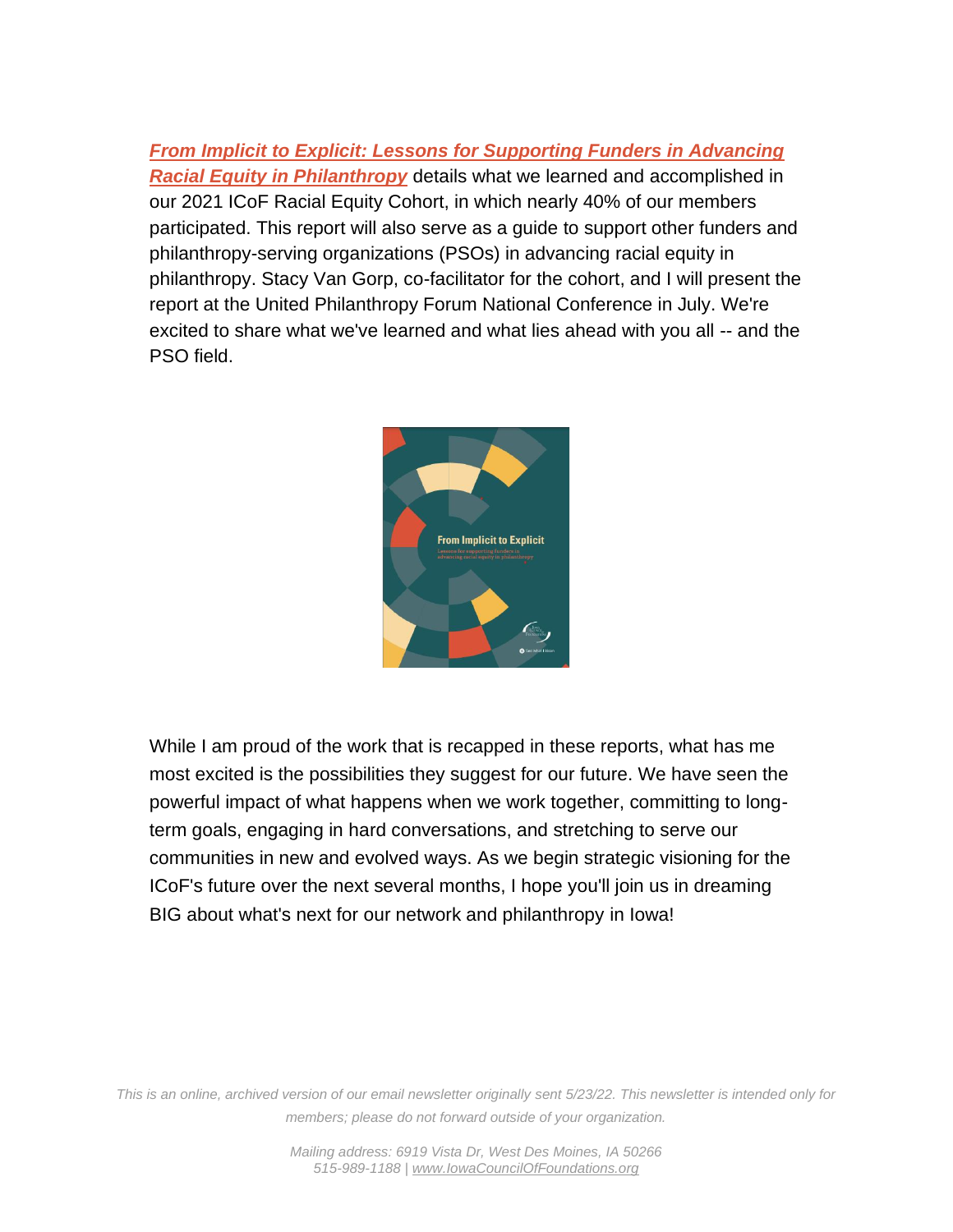

Press on with your good work,

 **Kari McCann Boutell** *President* Iowa Council of Foundations

# **It was great to see you IN PERSON!!**

A big thank-you to all of the members who were able to attend our first inperson membership meeting in over two years! About 60 of us gathered for our Spring Quarterly Membership Meeting + Annual Meeting. We had a wonderful time reconnecting, reflecting, and reenergizing with you. See below for our next Quarterly Membership Meeting date.

Information from the spring meeting is captured [on our website.](https://iowacounciloffoundations.org/fy-2022/) We also wish to extend our gratitude to the day's presenters:

- Becky Miles-Polka, Iowa Campaign for Grade-Level Reading (and our breath work guide for the morning!)
- Stacy Van Gorp, See What I Mean Consulting
- Ron Barron, Iowa & Minnesota Campus Compact, speaking on behalf of the Iowa Latinx Project
- Dr. Nalo Johnson, Mid-Iowa Health Foundation
- Dr. Malena Rousseau, Iowa West Foundation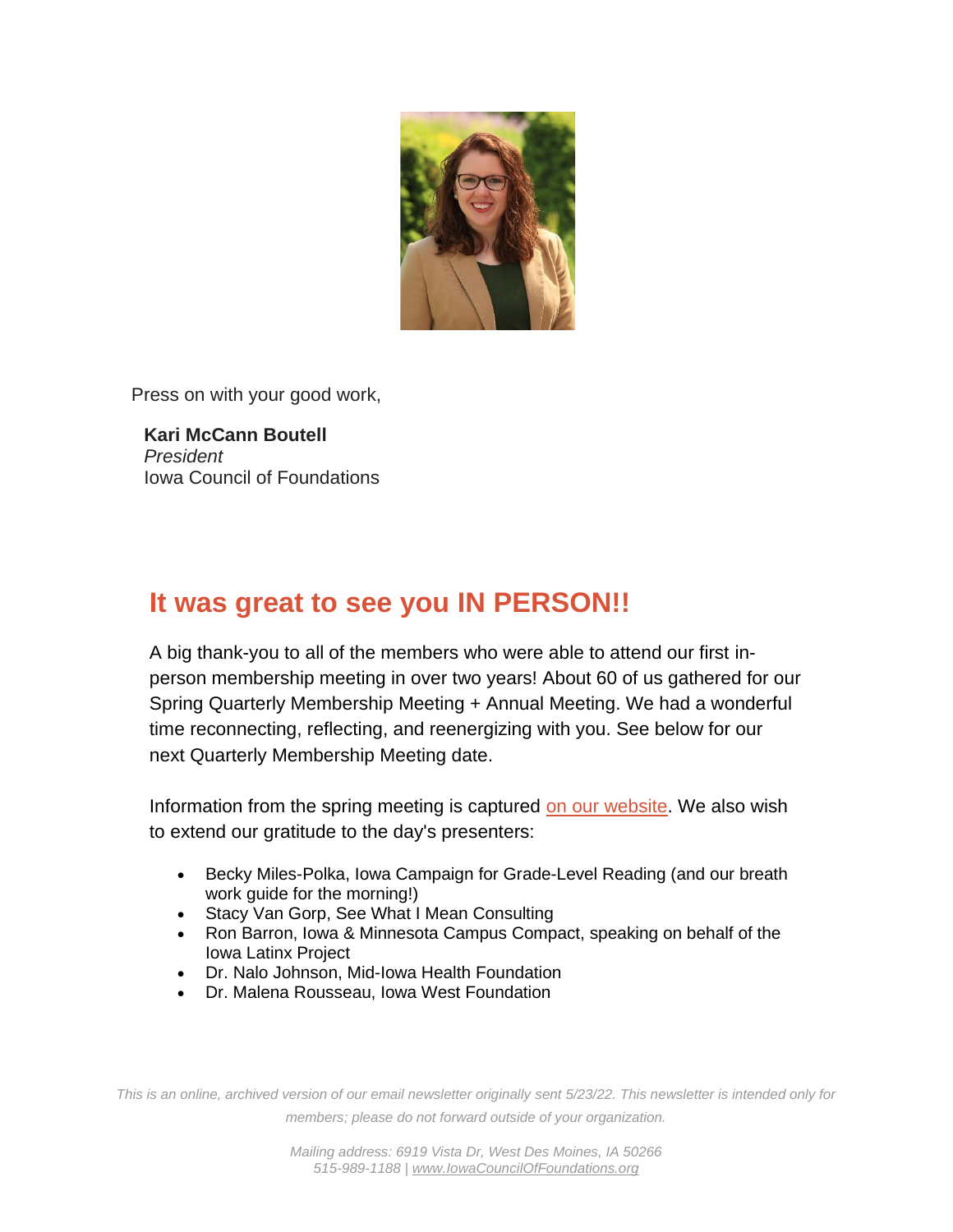





*This is an online, archived version of our email newsletter originally sent 5/23/22. This newsletter is intended only for members; please do not forward outside of your organization.*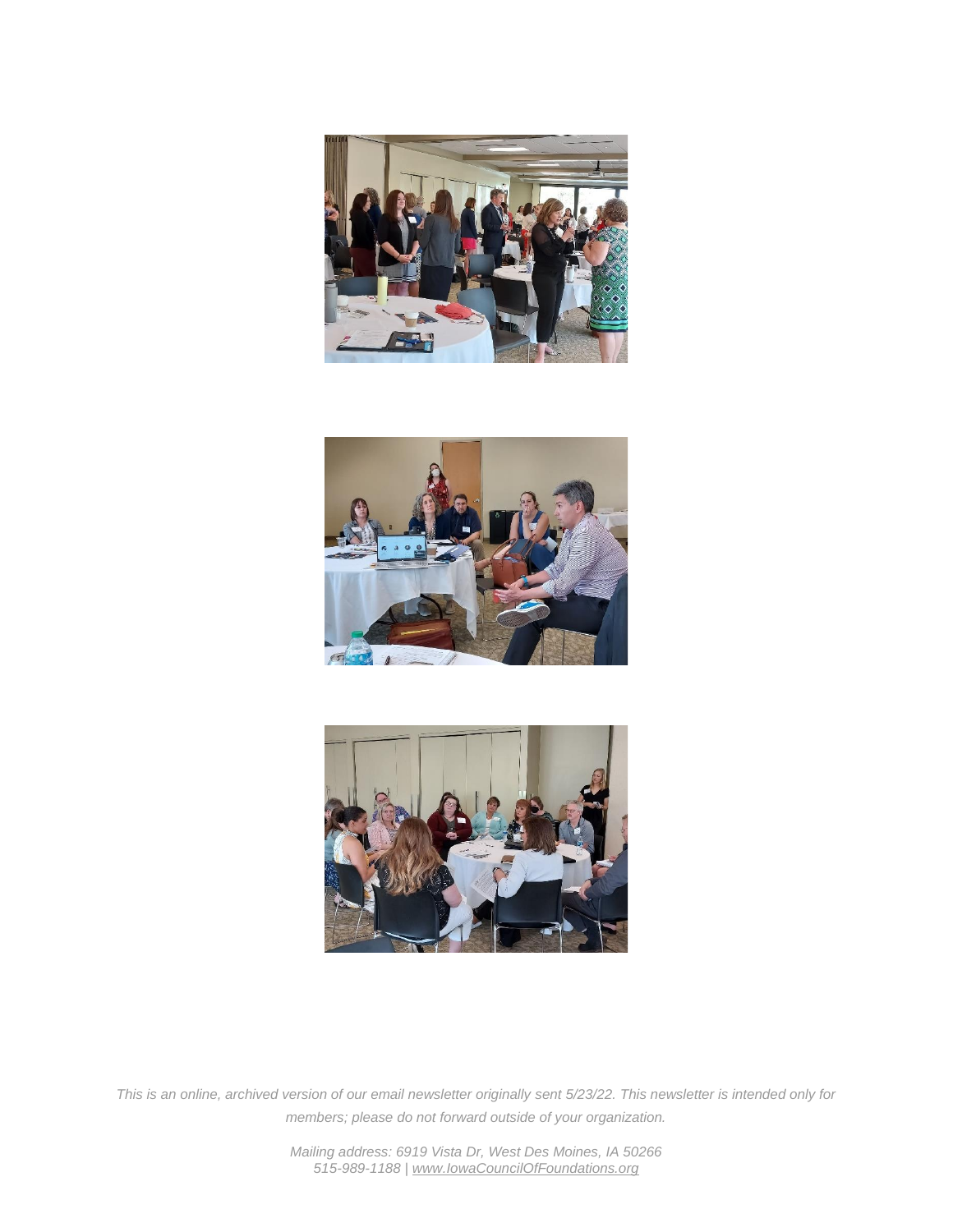

# **Upcoming ICoF Events**

### **Summer Quarterly Membership Meeting:** *Racial Equity & Housing Justice* Thursday, July 28 | 10 am - 2:30 pm Iowa Credit Union Foundation 7745 Office Plaza Dr N Suite 170 | West Des Moines, IA 50266

Join us as we welcome Amanda Andere, CEO of Funders Together to End Homelessness! *More details and a full agenda will be released soon.*

#### **[Register](https://icof.wildapricot.org/event-4828905)**

### **Rural Equity Leadership Series**

*2 sessions remaining:* June 14, July 12 | 10 am - 11:30 am | Zoom

We had a terrific kick-off session in May for the Rural Equity Leadership *Series. You can still register if you are interested in joining! A recording of the first session is available [here.](https://youtu.be/fh3AzMVl4n4)*

**[Learn More & Register](https://icof.wildapricot.org/event-4669692)**

*This is an online, archived version of our email newsletter originally sent 5/23/22. This newsletter is intended only for members; please do not forward outside of your organization.*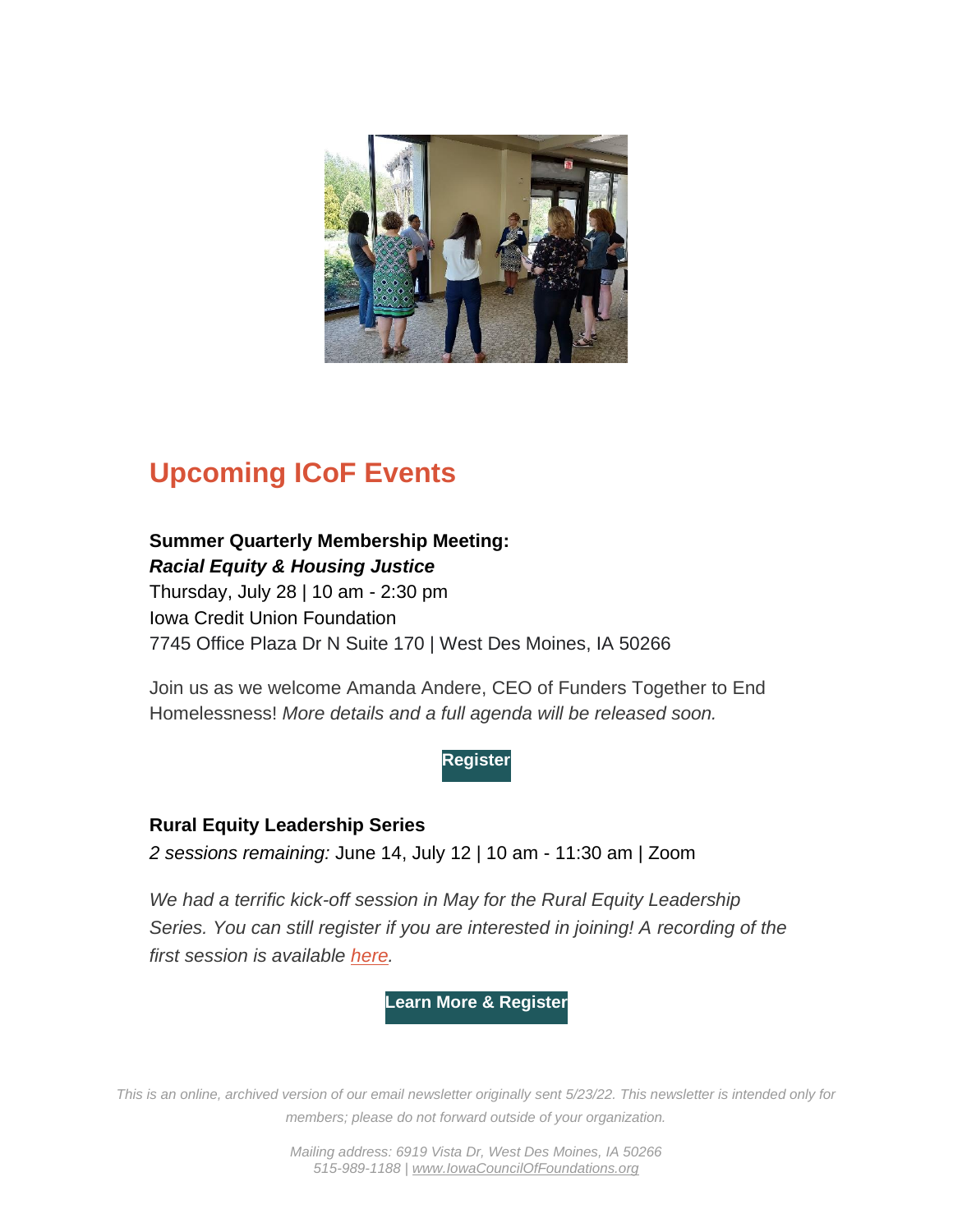# **Public Policy Update**

**State:** The Legislature convened last week and passed several budget bills. It is anticipated they will adjourn this week.

**Federal:** The [Nonprofit Sector Strength and Partnership Act](https://independentsector.org/wp-content/uploads/2022/04/Nonprofit-Sector-Strength-and-Partnership-Act-text-4-19-22.pdf) was introduced by Reps. McCollum (D-MN) and Upton (R-MI). The bill will establish formal structures and policies to leverage the knowledge, trusted status, and reach of the nonprofit sector. The ICoF has signed onto this [letter of support.](https://independentsector.quorum.us/campaign/37943/) We will monitor this bill.

### **New Board Members, Officers Elected for FY23**

During the FY22 Annual Meeting of the membership, the following candidates were elected to the ICoF Board of Directors for terms beginning July 1, 2022:

- Rob Barron, Executive Director, Iowa & Minnesota Campus Compact
- Beth Jones, Director of Community Impact, Delta Dental of Iowa Foundation
- Dr. Malena Rousseau, Program Officer, Iowa West Foundation

We also shared our appreciation for outgoing board members Jaimie Miller, Iowa Credit Union Foundation, and Denise Swartz, Mid-Iowa Health Foundation. We are welcoming back to the board for their second terms Nicole Brua-Behrens, Greater Poweshiek Community Foundation, and Dr. Matt Mendenhall, Regional Development Authority; and for her third term, Kaye Englin, Community Foundation of Northeast Iowa. *Thank you all!*

At the ICoF Board meeting on May 11, the following members of the board were elected to officer positions for FY23:

- Chair: Dr. Matt Mendenhall, Regional Development Authority
- Vice Chair: Nicole Brua-Behrens, Greater Poweshiek Community Foundation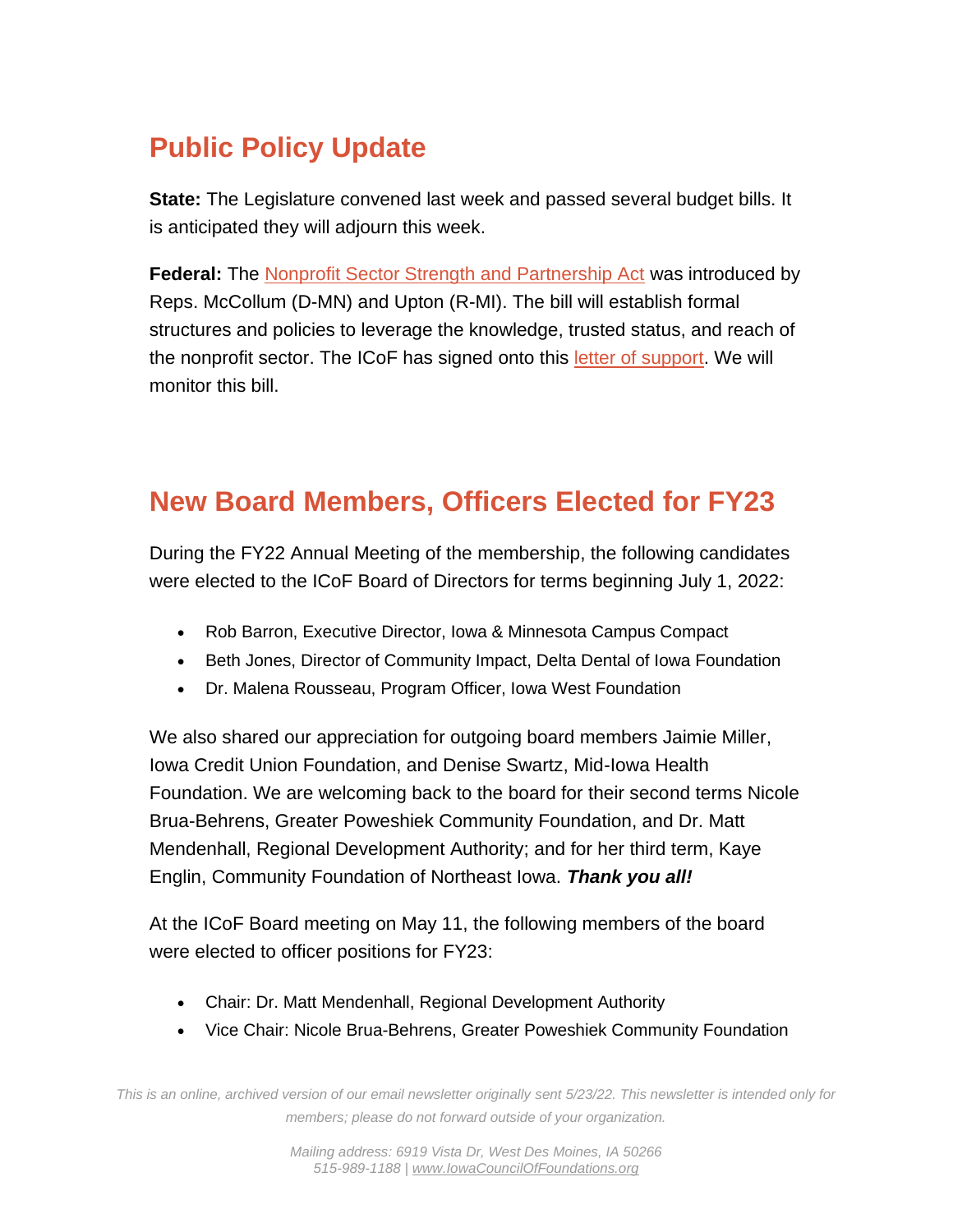- Secretary: Kaye Englin, Community Foundation of Northeast Iowa
- Treasurer: Gina Rooney, The Wellmark Foundation

Thank you to all who have served, are serving, and will serve in these important leadership positions! If you are interested in joining the ICoF Education or Public Policy Committee, [please let Kari know!](mailto:kmccann@iowacounciloffoundations.org)

### **Welcome, New Members!**

The Iowa Council of Foundations is pleased to welcome two new members to the network.

**The Mechdyne Corporation**'s operations for the Americas are headquartered in Marshalltown. Their current charitable giving priorities are social and human service organizations, especially those assisting low- and moderate-income individuals; youth, especially those disadvantaged in some way; community improvement and investment; education; and arts and culture. Welcome to Mary Clover and colleagues!

**See What I Mean Consulting** is no stranger to many ICoF members. Stacy Van Gorp and her team facilitated our 2021 ICoF Racial Equity Cohort, as well as conversations this year about what's next for the ICoF Education Funder's Network -- among many other projects over the years. See What I Mean has joined as a Philanthropic Consultant member. Welcome SWIM team!

# **Grade-Level Reading Initiative Updates**

*Member Check-in Call* June 16 | 12 pm | Zoom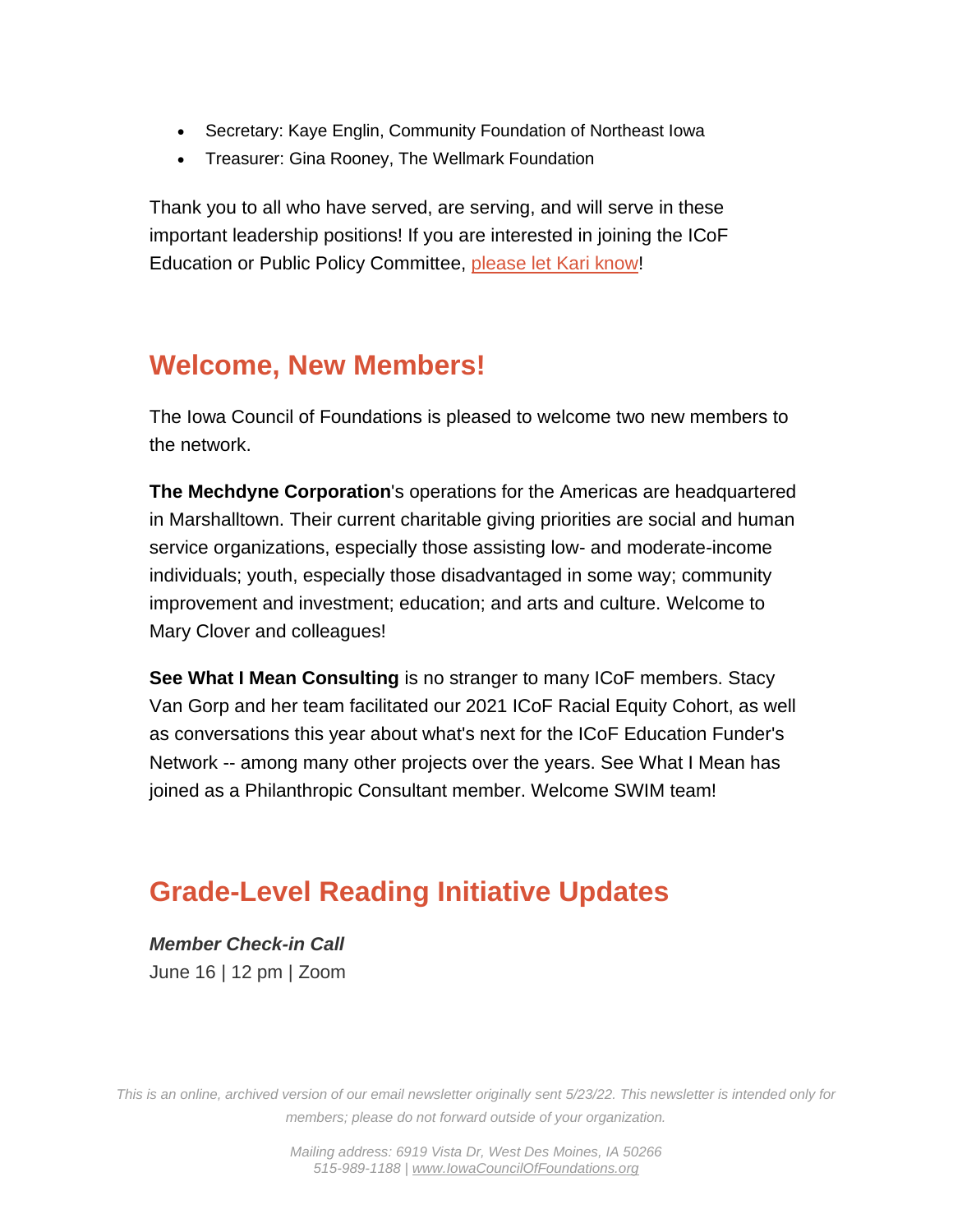This month's topic is digital equity and the Affordable Connectivity Program. If you have questions about GLR or need the Zoom login information, please [contact Becky Miles-Polka.](mailto:bmilespolka@gradelevelreading.net)

### **Resources**

#### **Cybersecurity Training & Tips**

On April 27 we hosted a free cybersecurity training for members. A recording can be [viewed here,](https://youtu.be/OyXgUHNcT_c) and we created this [PDF of Cybersecurity Tips,](https://iowacounciloffoundations.org/wp-content/uploads/2022/05/cybersecurity-tips.pdf) collected from our own experience and the helpful guidance provided by Twin State Technical Services during our webinar.

#### **CFGDM Invites ICoF Members to Cryptocurrency Webinar**

The Community Foundation of Greater Des Moines invites their nonprofit partners to join the June 1 DonorConnect conversation, *Everything You've Ever Wanted to Know About Cryptocurrency*. There will be a follow-up discussion on June 7 regarding the nonprofit perspective. [Learn more here](https://www.desmoinesfoundation.org/events).

#### **Iowa Arts Council Opens FY2023 Grants and Designations**

Get ready for new and returning grant offerings from the Iowa Department of Cultural Affairs beginning July 1. [Learn more here](https://www.iowaculture.gov/about-us/about/grants).

# **Career Center Postings**

**Foundation Director** Iowa Architectural Foundation *Full-time | Des Moines, IA*

**Grant Program and Community Engagement Coordinator** DRA (Dubuque Racing Association) *Full-time | Dubuque, IA with Remote options*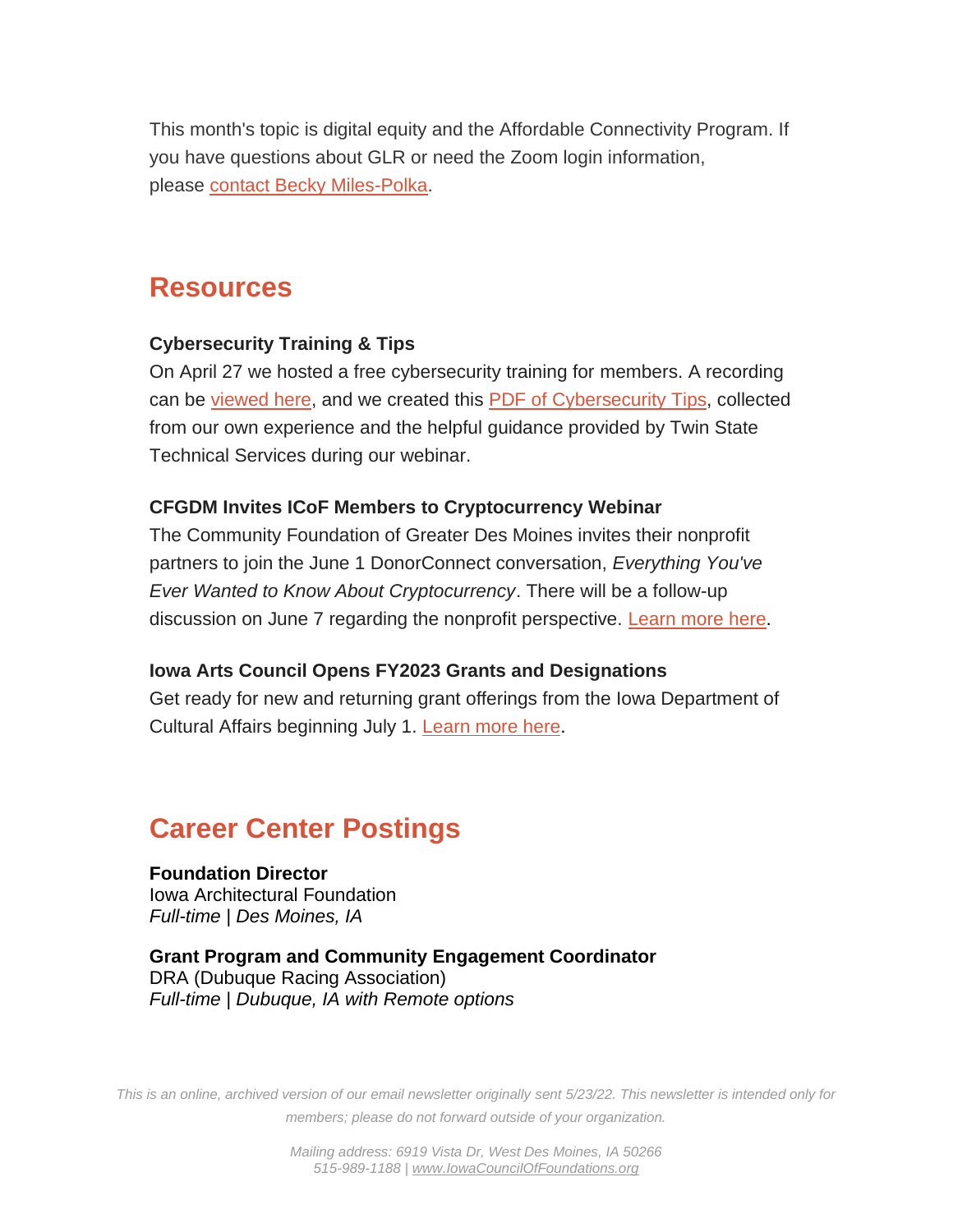#### **Charitable Giving Advisor**

Community Foundation of Greater Des Moines *Full-time | Des Moines, IA*

*ICoF Member Benefit: We'll list your job openings for free! [Submit your posting here.](https://iowacounciloffoundations.org/submit-job/)*

**[Visit the Philanthropy Career Center](http://iowacounciloffoundations.org/career-center/)**

### **Educational Opportunities**

#### **Philanthropy and COVID-19: Examining Two Years of Giving and What's Next**

*Candid, Center for Disaster Philanthropy, and COF* June 1 | 1 - 2 pm | Zoom | Free

Candid and the Center for Disaster Philanthropy (CDP) are releasing a report "Philanthropy and COVID-19: Examining two years of giving" to see how philanthropy has responded to the pandemic. In partnership with the Council on Foundations, CDP, and Candid are pleased to present a webinar to highlight the key learnings and provide recommendations for funders as the world continues to struggle with the impact of COVID-19.

**[Details and Registration](https://www.cof.org/event/philanthropy-and-covid-19-examining-two-years-giving-and-what%E2%80%99s-next)**

**Responding to Extremism -- New Thinking about Norms and Trust** *Grantmakers Council of Rhode Island* June 7 | 12 - 1 pm CT | Virtual | Free

In the wake of rising domestic extremism, hate-fueled attacks, and global attention to the atrocities in Ukraine and Tigray, how should funders respond? Join us for a conversation with Dr. David Frey, Founding Director of the Center for Holocaust and Genocide Studies at the United States Military Academy,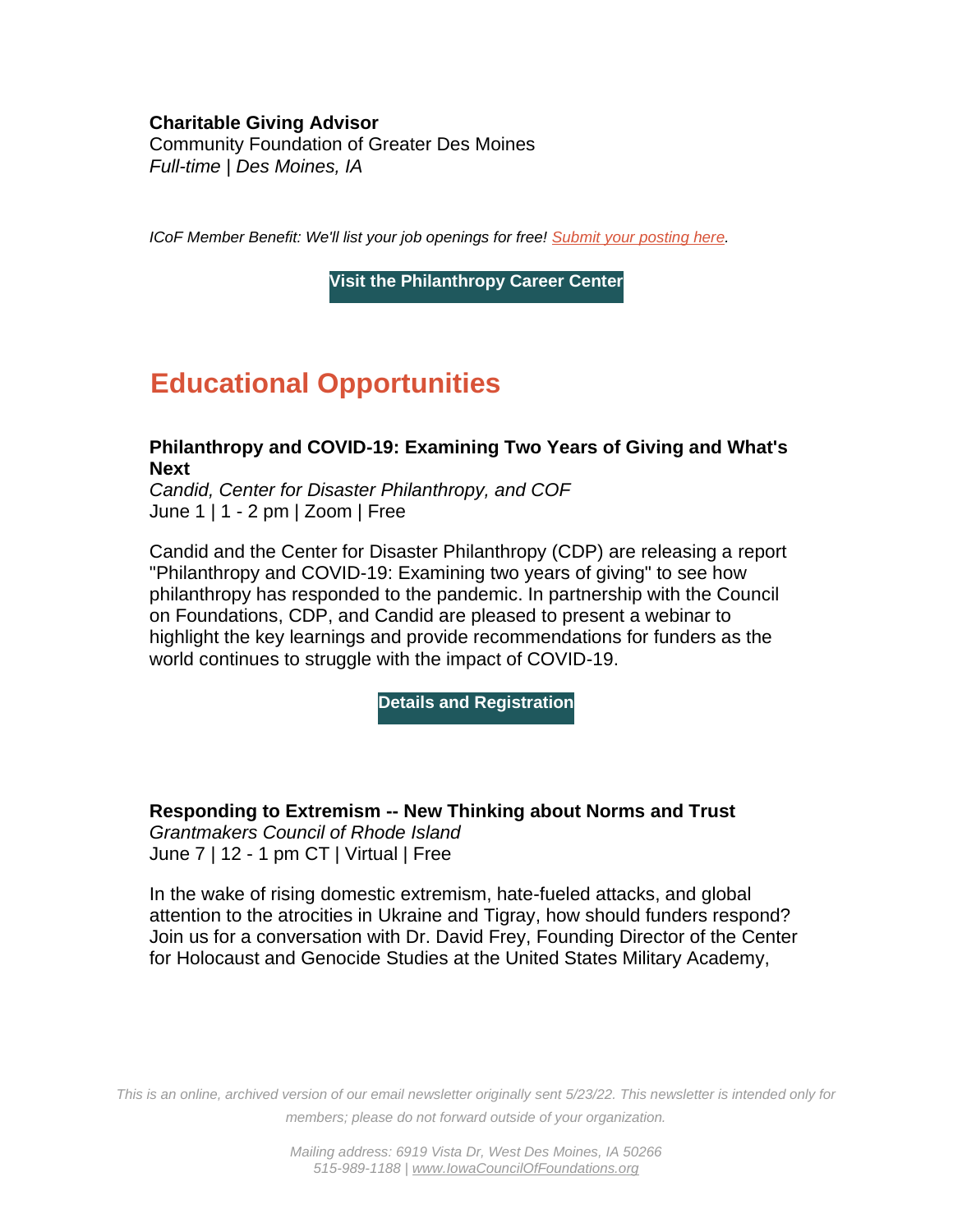West Point, about preventing and responding to extremism, and supporting communities in charting new paths forward.

**[Details and Registration](https://gcri-responding-to-extremism.eventbrite.com/)**

### **Colleague Inquiries**

A colleague has asked: Do you have examples of **grant scoresheets and/or other evaluation tools** committees use when evaluating grants?

Another colleague has asked: Do other organizations have an indirect policy they use (i.e., **limiting the amount of indirect charges allowed in a grant application**)? If so, would you share copies of your indirect charges policy?

Please send your response/examples for either or both inquiries to [Laura](mailto:lberardi@iowacounciloffoundations.org) by noon on Friday, May 27!

*Do you have a question for your colleagues? Please [let us know](mailto:info@iowacounciloffoundations.org?subject=Colleague%20Inquiry%20Request) and we will compile responses and resources from your peers across the state.*

**[Archived Colleague Inquiries](http://iowacounciloffoundations.org/administration/)**

### **ICoF Members Making Headlines**

**[Black Hawk County Gaming Association](https://www.kwwl.com/news/waterloo/city-of-waterloo-receives-largest-single-grant-from-black-hawk-county-gaming-association-at-6/article_020a7356-c4b3-11ec-a588-530fd44288f5.html)** awards more than \$7.3M

**[Community Foundation of Greater Des Moines](https://www.desmoinesregister.com/story/news/2022/05/02/ymca-drake-university-des-moines-art-center-symphony-endowment-macomber/9556847002/)** receives a record \$45M gift

[Iowa school district adding STEM learning projects thanks to funds from](https://www.kciiradio.com/2022/05/10/waco-using-grants-to-incorporate-stem-subjects-in-youth-learning/)  the **[Iowa Governor's STEM Advisory Council](https://www.kciiradio.com/2022/05/10/waco-using-grants-to-incorporate-stem-subjects-in-youth-learning/)**

**[Roy J. Carver Charitable Trust](https://www.quadcities.com/cities/rock-island/illinois-quad-city-botanical-center-begins-construction-on-new-ability-garden/)** and **Regional Development Authority** [funders of a new Ability Garden in the Quad Cities](https://www.quadcities.com/cities/rock-island/illinois-quad-city-botanical-center-begins-construction-on-new-ability-garden/)

*This is an online, archived version of our email newsletter originally sent 5/23/22. This newsletter is intended only for members; please do not forward outside of your organization.*